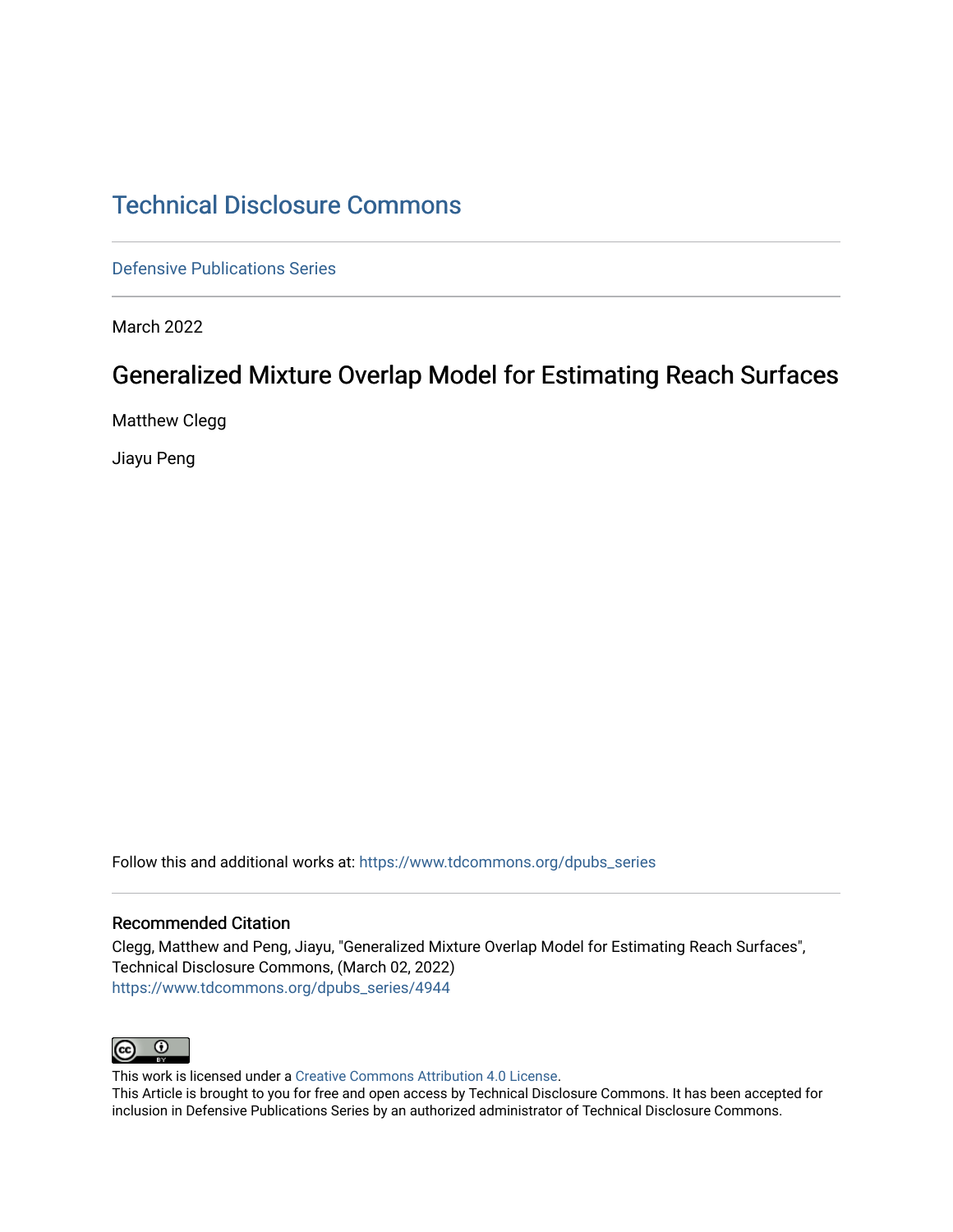## **Generalized Mixture Overlap Model for Estimating Reach Surfaces**

Authors: Matthew Clegg & Jiayu Peng

## Introduction

Advertisers generally wish to know how many unique people can be reached by an advertisement, and, if additional money were spent to distribute an advertisement, how many additional unique people would be reached. Mathematically, such data can be represented by a reach curve, which estimates the number of unique people that see an advertisement as a function of the number of advertising impressions that are purchased on an advertising network.

To maximize a number of people reached by an advertisement, a company may wish to run the advertisement across multiple publishers. However, it can be challenging to estimate, based on individual reach curves corresponding to respective individual publishers, how many people will be reached by advertisements purchased on multiple publishers.

Accordingly, this paper presents a method for using a generalized mixture overlap model to construct a reach surface that enables reach estimates as a function of spend across more than one publisher.

# Reach Surfaces Overview

A reach surface is a mathematical model that estimates the total number of unique people that will be reached by advertising across a collection of publishers. After construction, a reach surface model takes as input the amount spent with each publisher. As output, the reach surface model produces the total number of unique people that are reached. This paper proposes a method for constructing reach surface models based on reach curves of individual publishers along with a limited number of additional data points representing combined spend across publishers.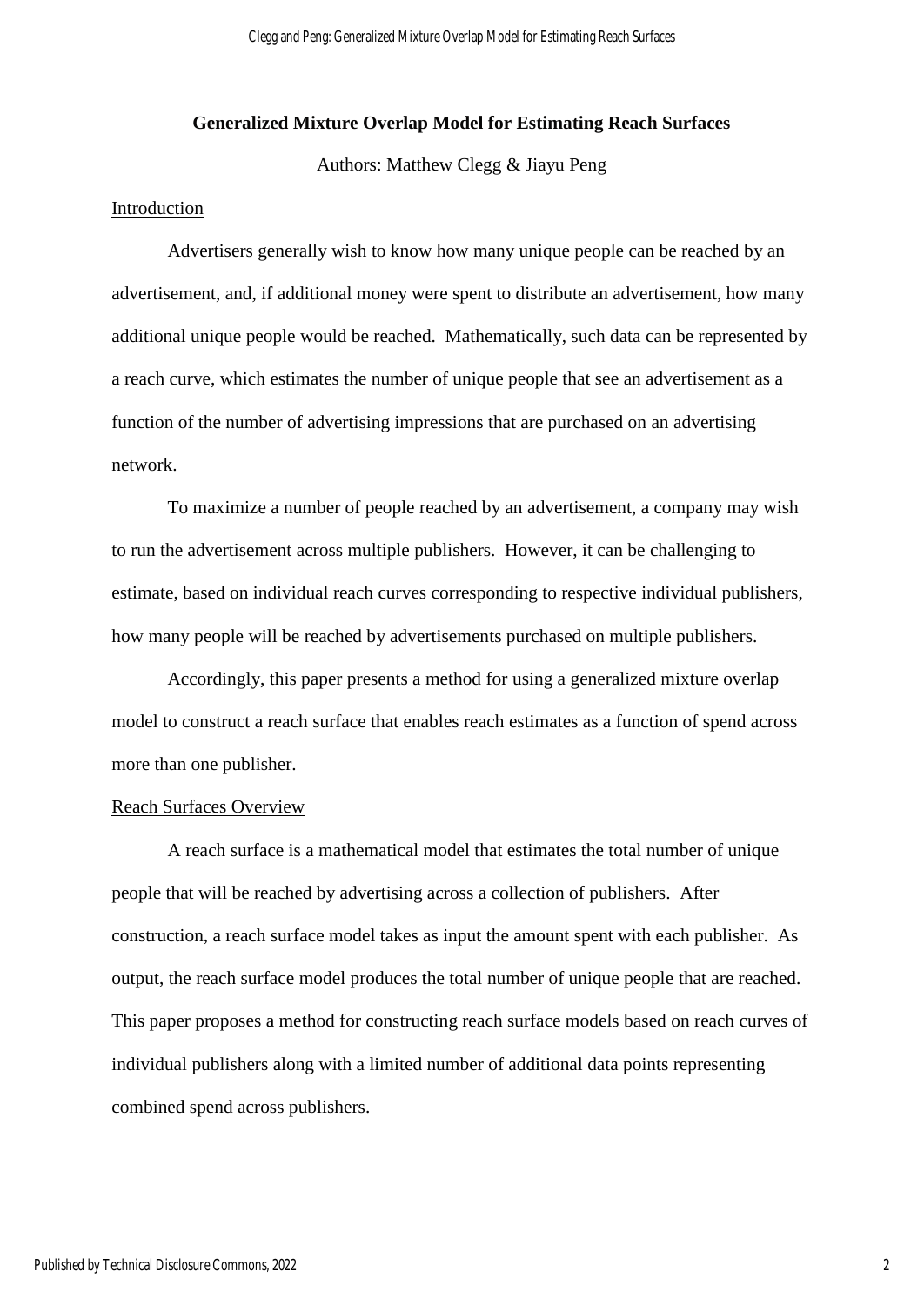Using a reach surface, an advertiser can estimate the number of people that could potentially be reached under various different spending scenarios (e.g., for different variations of money distribution across the publishers). To construct a reach surface, the advertiser should receive a reach curve from each publisher with whom the advertiser contemplates advertising (or calculate the reach curve), where a reach curve is a function that estimates the number of unique people that may be reached on a particular publisher's platform alone. In addition, the advertiser should access a number of additional data points that measure the total reach across publishers for various different spend scenarios. The reach surface can be used to estimate the total number of unique people that would be reached for any arbitrary allocation of spend to different publishers.

Advantageously, if the reach surface is constructed using the generalized mixture overlap model of this paper, the reach curves submitted by the individual publishers can be arbitrary. Further, by increasing the number of additional data points given as input, the generalized mixture overlap model can fit increasingly complex reach surfaces.

### Reach Surface Model Properties

An ideal reach surface model should be able to provide estimates of the total unique reach for any allocation of impressions to publishers. Thus, let  $(i_1, i_2, ..., i_p)$  be a vector of impression allocations to p publishers. The reach evaluation function  $r(i_1, i_2, ..., i_p)$ associates the total unique reach to this vector. This defines a surface in  $(p + 1)$ -dimensional space. This paper proposes a method for approximating this surface.

A reach surface model is constructed in a two-step process. First, a single-publisher reach function is computed for each publisher (or can be provided by each publisher). Thus, let  $r_j(i_j)$ ,  $j = 1, ..., p$ , be the number of unique people reached by publisher *j* when  $i_j$ impressions are purchased on that publisher's platform. Second, the single-publisher reach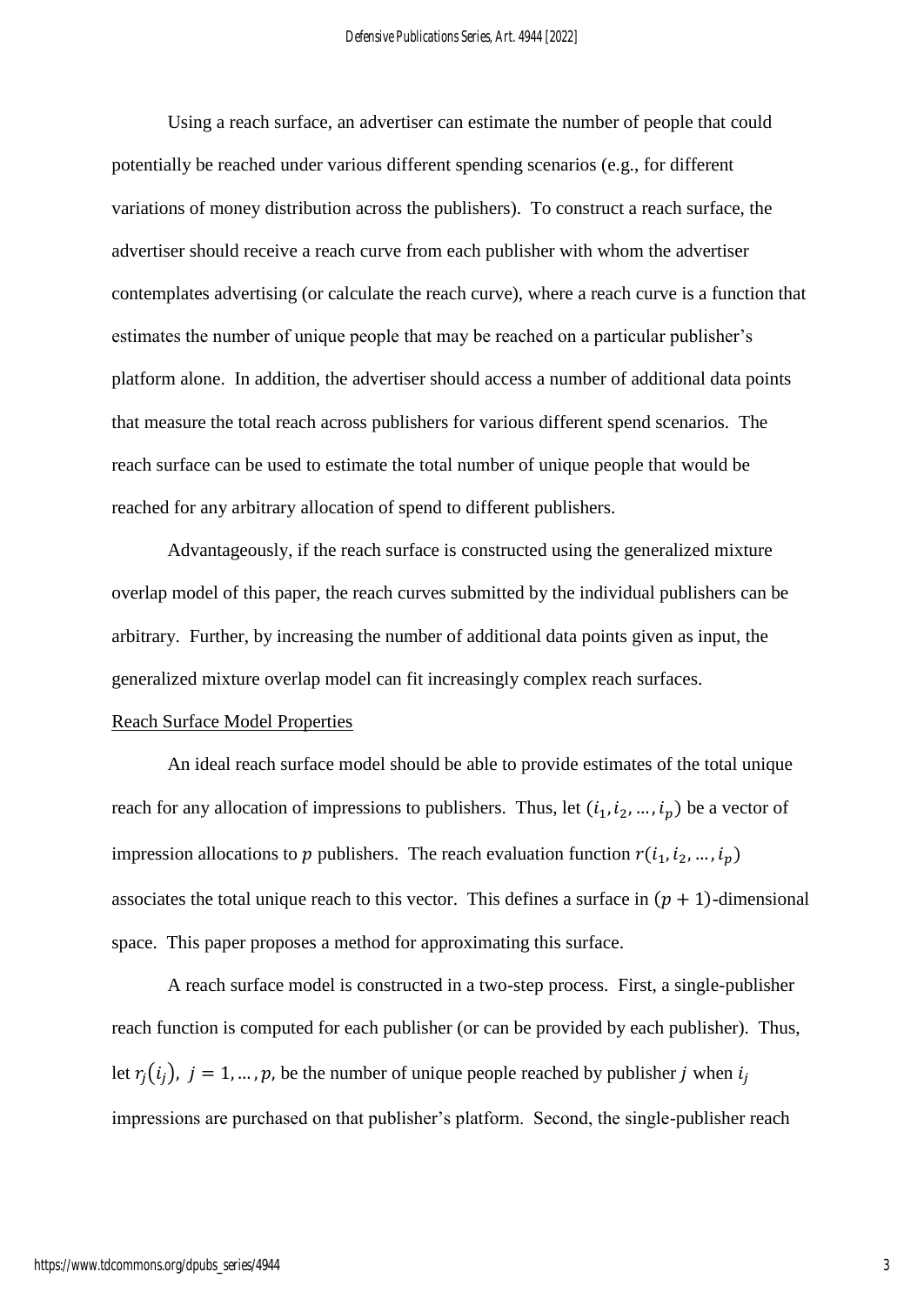functions are combined with additional data to obtain the reach surface model  $\hat{r}(i_1, i_2, \ldots, i_p)$ . This paper focuses on this second step.

An ideal reach surface model should satisfy the following properties:

- **1. Single-publisher agreement.** If  $(i_1, i_2, ..., i_p)$  is an impression vector that is zero in all coordinates except one, say coordinate k, then  $\hat{r}(i_1, i_2, ..., i_p) = r_k(i_k)$ .
- **2. Monotonic**. Let  $(i_1, i_2, ..., i_p)$  and  $(i'_1, i'_2, ..., i'_p)$  be impression vectors that satisfy  $i_j \le i'_j$  for all  $j = 1, 2, ..., p$ . Then, it should be the case that  $\hat{r}(i_1, i_2, ..., i_p) \le$  $\hat{r}(i'_1, i'_2, ..., i'_n).$
- **3. Subadditive**. For any impression vector  $(i_1, i_2, ..., i_p)$ , it should be true that  $\hat{r}(i_1, i_2, ..., i_p) \leq r_1(i_1) + r_2(i_2) + \dots + r_p(i_p).$
- **4. Matches additional data.** The reach surface should closely agree with any additional data points that are provided as input.

Thus, the method presented herein constructs a reach surface model that satisfies the above four properties. As input, the reach surface model requires single publisher reach functions, each of which are assumed to be monotonic. In addition, the reach surface model requires as input a collection of additional data points describing points on the reach surface. For example, these points could be the total reach for various pairwise unions of the input individual publishing campaigns. Specifically, the generalized mixture overlap model presented here involves estimation of  $p(c - 1) + 1$  parameters, where p is the number of publishers and  $c \geq 1$  is a configurable integer parameter, as will be further described below. Generalized Mixture Overlap Model for Estimating Reach Surfaces

Let the single-publisher reach functions be  $r_1(x)$ ,  $r_2(x)$ , ...,  $r_p(x)$ . We assume that  $r_j(0) = 0$  for each of these functions, and that each of these functions are monotonic, i.e., that  $r_j(x) \le r_j(x + c)$  for any  $c \ge 0$ .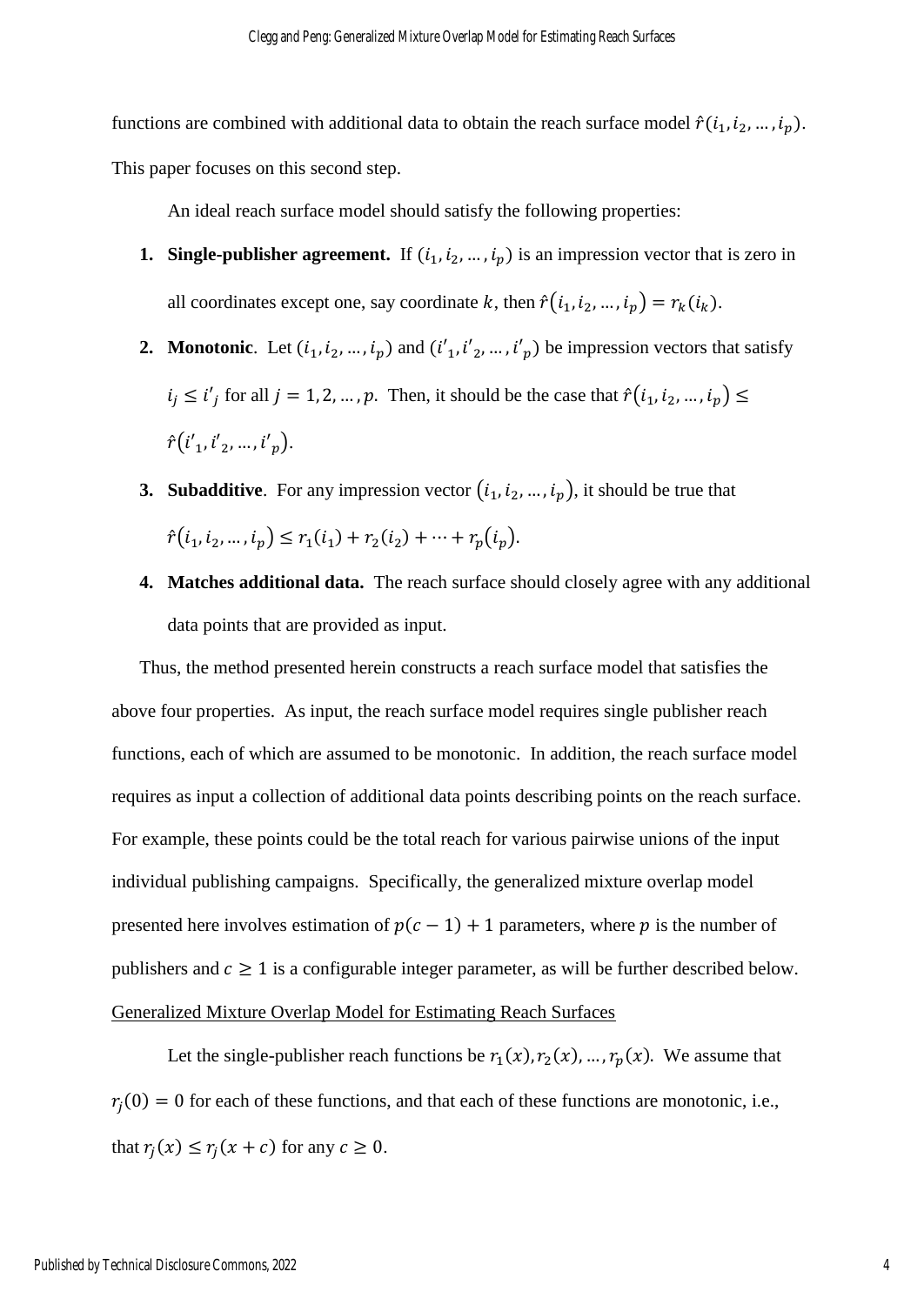For single-publisher reach function  $r_j(x)$ , let  $m_j$  be the maximum possible reach achievable with that function. This can either be given as an additional input or be computed by evaluating the reach function with a large input value.

The model computes a  $p \times c$  matrix  $A = \{a_{i,j}\}\$  that has the following properties: (1) all entries in the matrix are non-negative, and (2) each row sums to 1. Further, one additional parameter  $N$  is computed, where  $N$  is a non-negative value that is at least as large as the maximum reach of any of the single-publisher reach functions, i.e.,  $N \ge m_j$  for  $i = 1, 2, ..., p$ .

Suppose we have such a matrix  $A$ . Then, we can define a reach surface as follows:

$$
\hat{r}(x_1, x_2, ..., x_p) = N \sum_{j=1}^{c} \left[ 1 - \prod_{i=1}^{p} \left( 1 - \frac{a_{i,j}}{N} r_i(x_i) \right) \right]
$$
(1)

While it may be tempting to replace both instances of N in equation (1) with  $\frac{N}{c}$ , in order to allow greater concentration of viewers reached by a particular publisher in a single component, such a formulation is problematic. If  $\frac{c}{N}r_i(x_i) > 1$ , then some terms in the product could be negative, which violates the probabilistic interpretation of equation (1) that is described in the next section.

## **Heuristic Justification of the Generalized Mixture Overlap Model**

Before demonstrating that the generalized mixture overlap model given by equation (1) satisfies the first three properties above, we provide a justification for why equation (1) is an appropriate model for representing a reach surface.

Let  $U$  be the total universe of reachable viewers, and suppose that  $U$  has cardinality N. For publisher i,  $i = 1, 2, ..., p$ , let  $A_i$  be the set of people potentially reachable by that publisher. The cardinality of  $A_i$  is  $m_j$  and  $U = A_1 \cup A_2 \cup ... \cup A_p$ .

The reach function  $r_i(x)$  can be thought of as representing the expected number of people in  $A_i$  that will be reached with a purchase of x impressions. Thus, we can define a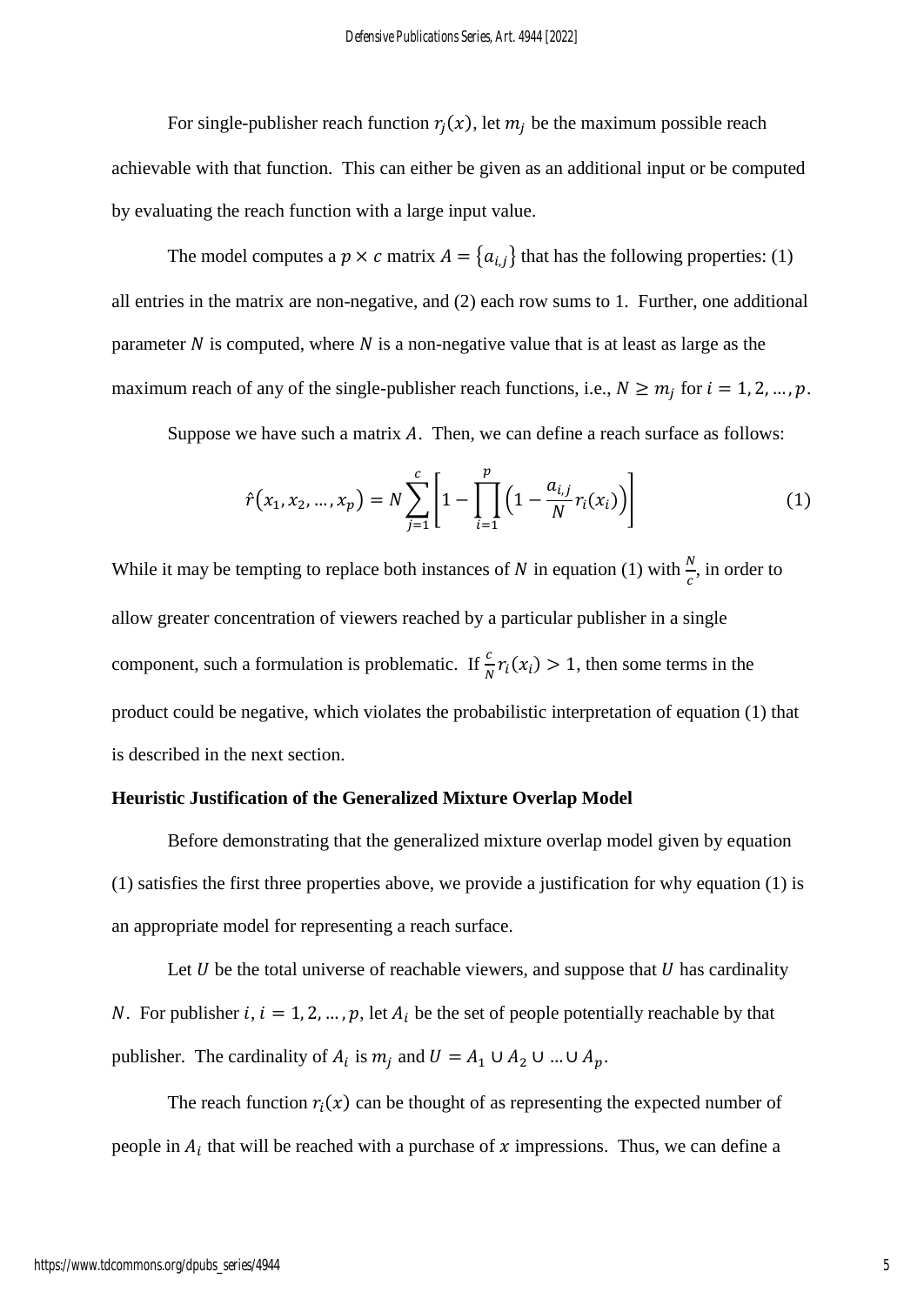function  $f_i(x) = r_i(x)/m_i$ , This function represents the probability Pr that a given viewer in  $A_i$  will be reached given that  $x$  impressions are shown by publisher  $i$ :

$$
f_i(x) = Pr(u \text{ reached by publisher } i | u \in A_i) = r_i(x)/m_i.
$$

We now imagine that the universe U is partitioned into c disjoint sets  $C_1, C_2, ..., C_c$ having the following conditional independence (CI) properties:

Pr(*u* reached by publisher *i* and  $u \in C_j | u \in A_i$ )

= Pr(*u* reached by publisher 
$$
i|u \in A_i
$$
)Pr( $u \in C_j | u \in A_i$ ) (CI1)

$$
\Pr(u \in A_i \cap A_{i'} | u \in C_j) = \Pr(u \in A_i | u \in C_j) \Pr(u \in A_{i'} | u \in C_j)
$$
 (CI2)

For a given publisher *i* and partition  $C_j$ , let  $a_{i,j}$  be defined as  $a_{i,j} = Pr(u \in C_j | u \in A_i)$ . Since every user *u* belongs to exactly one  $C_j$ , it follows that  $\sum_j a_{i,j} = 1$ . Thus, for a randomly chosen user  $u$ :

 $Pr(u \text{ reached})$ 

$$
\begin{aligned}\n&= \sum_{j=1}^{c} \Pr(u \text{ reached and } u \in C_j) \\
&= \sum_{j=1}^{c} \left[ 1 - \prod_{i=1}^{p} (1 - \Pr(u \text{ reached by publisher } i \text{ and } u \in C_j)) \right] \\
&= \sum_{j=1}^{c} \left[ 1 - \prod_{i=1}^{p} (1 - \Pr(u \text{ reached by publisher } i \text{ and } u \in C_j | u \in A_i) \Pr(u \in A_i)) \right] \\
&= \sum_{j=1}^{c} \left[ 1 - \prod_{i=1}^{p} (1 - \Pr(u \text{ reached by publisher } i \text{ and } u \in A_i) \Pr(\in C_j | u \in A_i) \Pr(\in A_i)) \right] \\
&= \sum_{j=1}^{c} \left[ 1 - \prod_{i=1}^{p} \left( 1 - a_{i,j} f_i(x_i) \left( \frac{m_i}{N} \right) \right) \right] \\
&= \sum_{j=1}^{c} \left[ 1 - \prod_{i=1}^{p} \left( 1 - a_{i,j} \frac{r_i(x_i)}{m_i} \left( \frac{m_i}{N} \right) \right) \right]\n\end{aligned}
$$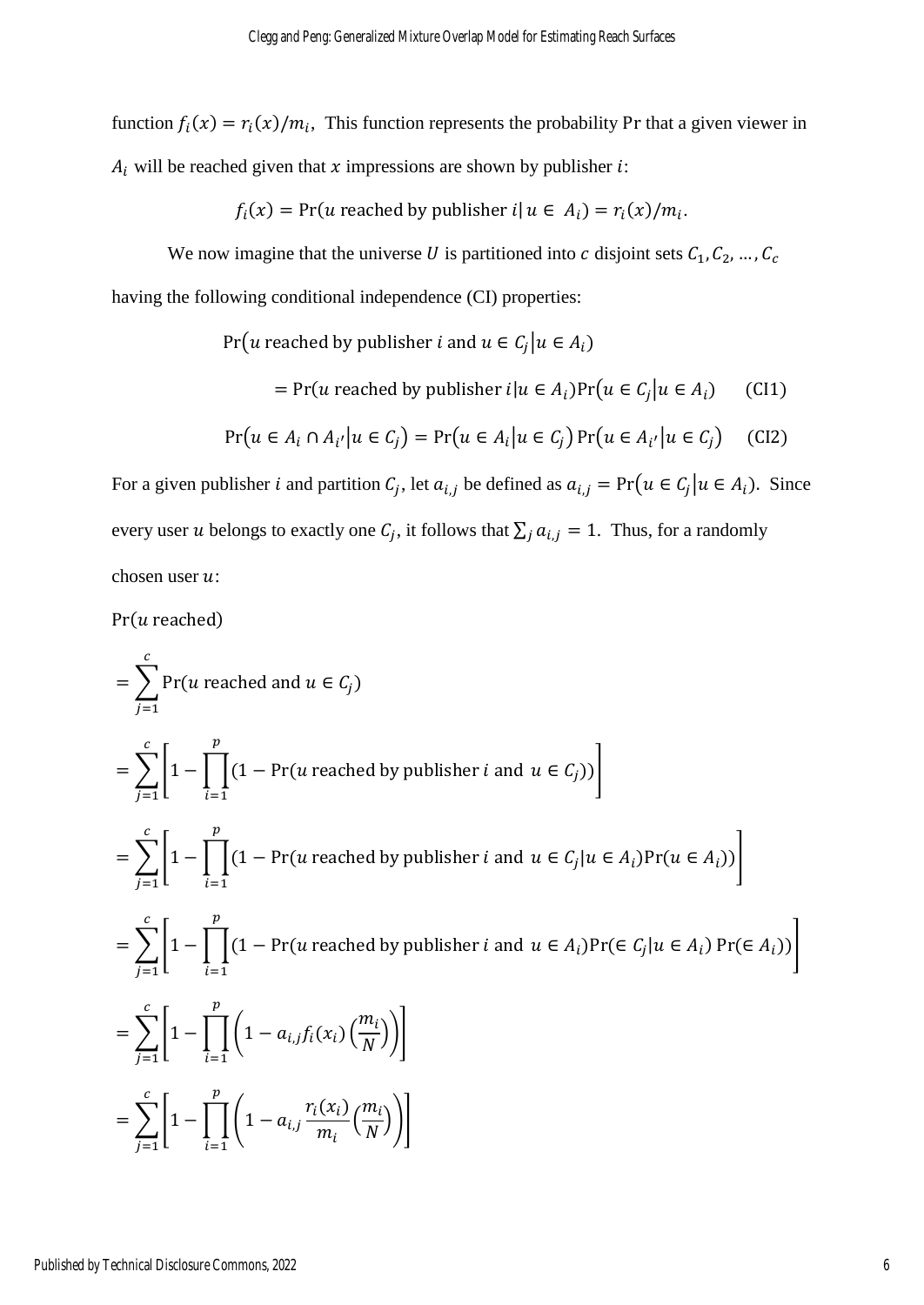$$
= \sum_{j=1}^{c} \Big[ 1 - \prod_{i=1}^{p} \Big( 1 - \frac{a_{i,j}}{N} r_i(x_i) \Big) \Big].
$$

By taking expectations over the set  $U$ , we then obtain:

$$
E[\#\{u \text{ reached}\}] = N \sum_{j=1}^{c} \Big[1 - \prod_{i=1}^{p} \Big(1 - \frac{a_{i,j}}{N} r_i(x_i)\Big)\Big].
$$

Note that the right-hand side of the above equation is identical to the reach surface model given in equation (1). Thus, the reach surface model given in equation (1) represents the expected number of people that would be reached if the universe could be divided into c disjoint sets  $C_1, C_2, ..., C_c$  having the properties (CI1) and (CI2). From this perspective, the parameter  $N$  in the equation (1) is an estimate of the size of the universe, and the parameter  $a_{i,j}$  is an estimate of  $Pr(C_j|A_i)$ .

We now turn to proving that the generalized mixture overlap model given by equation (1) satisfies the first three consistency properties of an ideal reach surface, (1) singlepublisher agreement, (2) monotonicity, and (3) subadditivity.

## **Single-Publisher Agreement**

Let  $(x_1, x_2, ..., x_p)$  be an impression vector where all coordinates are zero except for some coordinate *i*. We must prove that  $\hat{r}(x_1, x_2, ..., x_p) = r_i(x_i)$ . Since equation (1) is symmetric in each of the coordinates, it suffices to prove the assertion for  $i = 1$ .

For  $i > 1$ ,  $r_i(x) = 0$ , so it follows that  $1 - \frac{a_{i,j}}{N}$  $\sum_{i,j} r_i(x_i) = 1$ . Therefore, the expression on the right-hand side of equation (1) can be rewritten as:

$$
\hat{r}(x_1, x_2, ..., x_p) = N \sum_{j=1}^{c} \left[ 1 - \prod_{i=1}^{p} \left( 1 - \frac{a_{i,j}}{N} r_i(x_i) \right) \right]
$$

$$
= N \sum_{j=1}^{c} \left[ 1 - \left( 1 - \frac{a_{1,j}}{N} r_1(x_1) \right) \right]
$$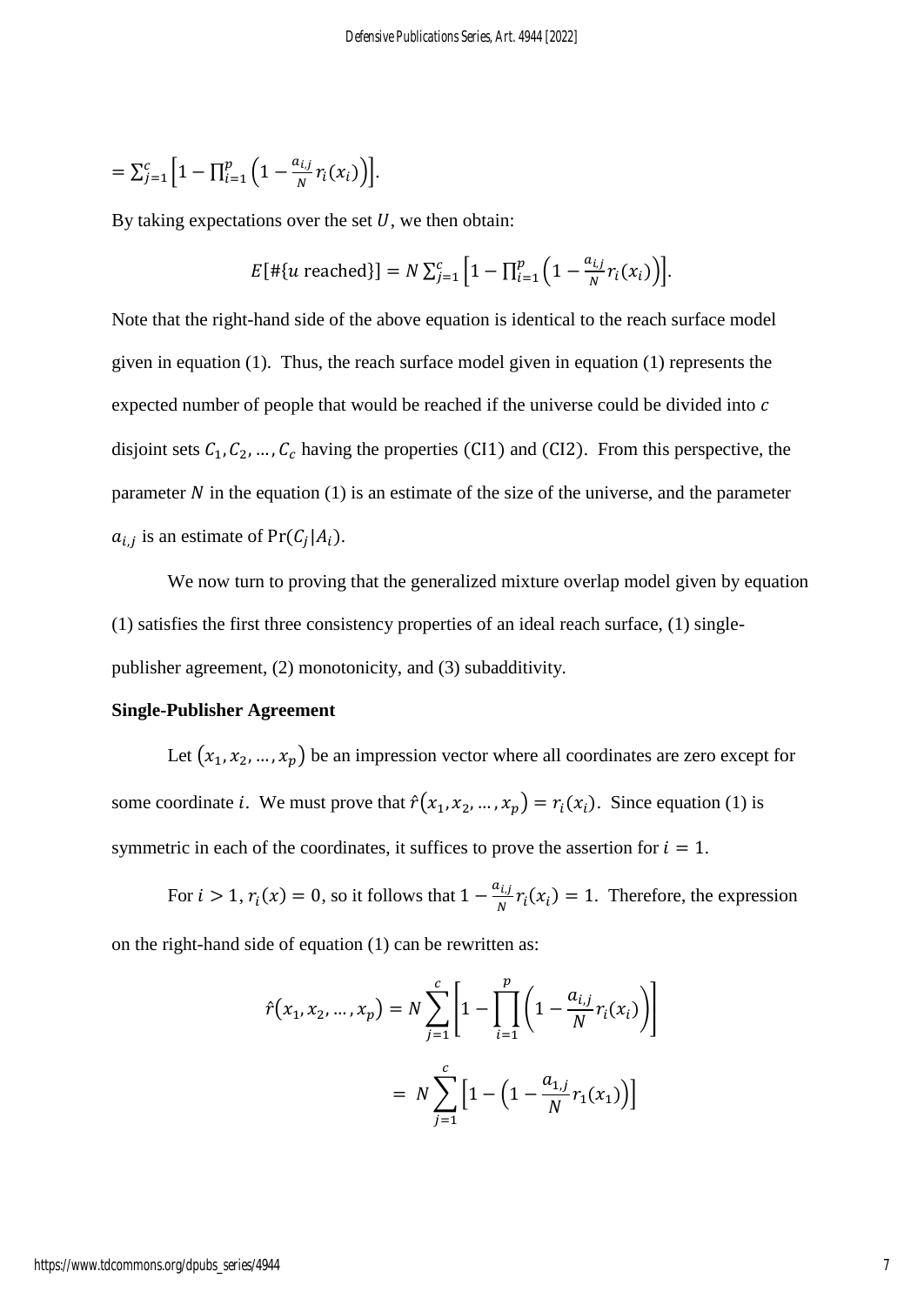$$
= N \sum_{j=1}^{c} \frac{a_{1,j}}{N} r_1(x_1)
$$

$$
= r_1(x_1) \sum_{j=1}^{c} a_{1,j}
$$

$$
= r_1(x_1)
$$

The last step in the above proof is justified because each column in  $A$  sums to 1.

## **Monotonicity**

Let  $(x_1, x_2, ..., x_p)$  and  $(x'_1, x'_2, ..., x'_p)$  be impression vectors such that  $x_i \leq x'_i$  for  $i = 1, 2, ..., p$ . We must prove that  $\hat{r}(x_1, x_2, ..., x_p) \leq \hat{r}(x'_1, x'_2, ..., x'_p)$ . Suppose that this statement is known to be true if the two impression vectors differ only in a single coordinate, then:

$$
\hat{r}(x_1, x_2, ..., x_p) \leq \hat{r}(x'_1, x_2, x_3 ..., x_p)
$$
  
\n
$$
\leq \hat{r}(x'_1, x'_2, x_3, ..., x_p)
$$
  
\n
$$
\leq \hat{r}(x'_1, x'_2, x'_3 ..., x_p)
$$
  
\n
$$
\leq ...
$$
  
\n
$$
\leq \hat{r}(x'_1, x'_2, x'_3 ..., x'_p)
$$

Thus, if we can prove that the statement is true when the impression vectors differ in only a single coordinate, it follows that the statement is true more generally. Moreover, by symmetry, it suffices to prove the statement when the two impression vectors differ only in the first coordinate. Hence, we assume that  $x'_i = x_i$  if  $i > 1$ . To simplify the proof, let

$$
u_j = \prod_{i=2}^p \left(1 - \frac{a_{i,j}}{N} r_i(x_i)\right)
$$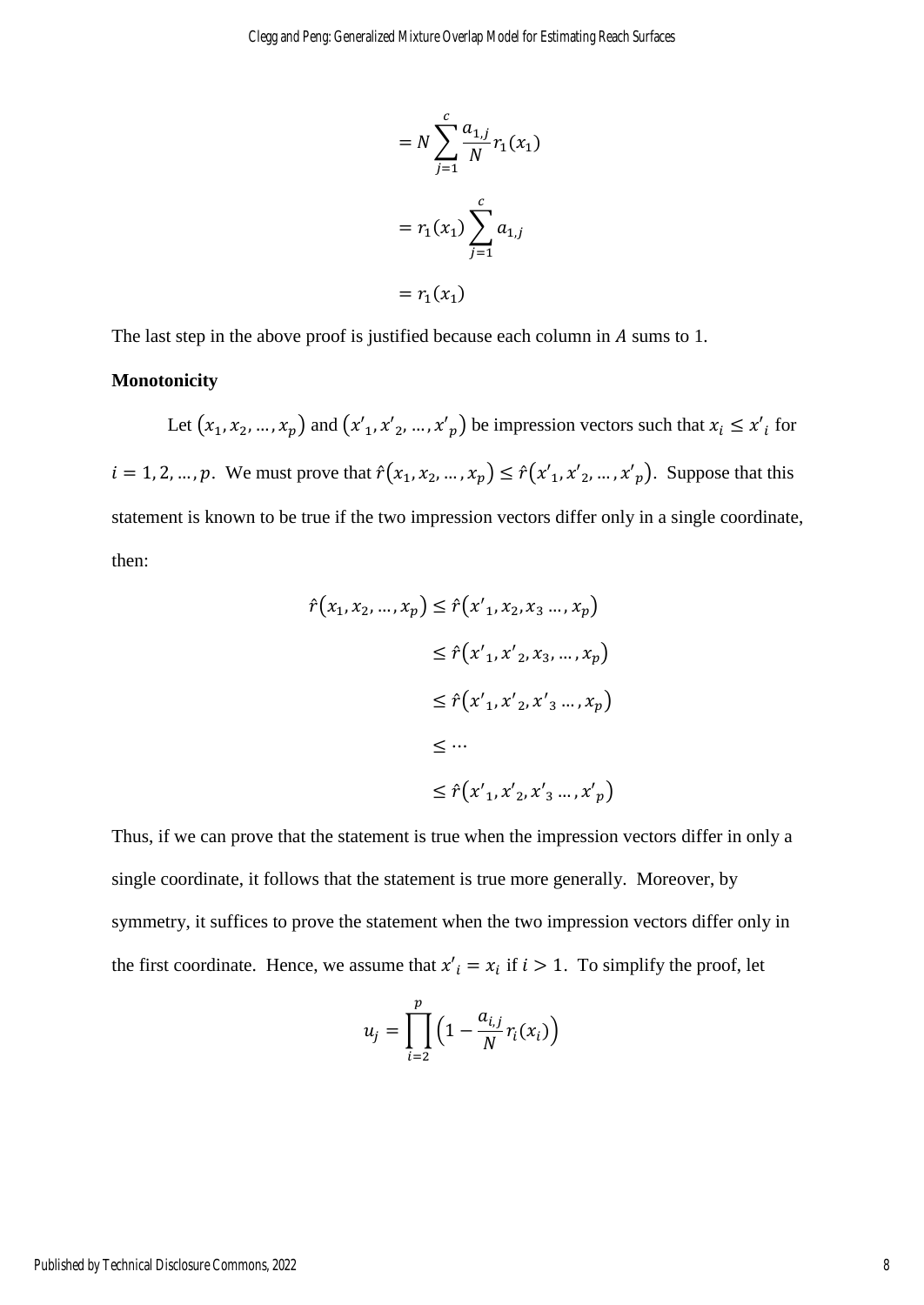Note that because  $r_i(x_i) \leq m_j \leq N$ , each term in the above product is greater than or equal to zero, and therefore  $u_j \ge 0$ . The proof that  $r(x'_1, x'_2, ..., x'_p) - r(x_1, x_2, ..., x_p) \ge 0$ proceeds as follows:

$$
\hat{r}(x'_{1}, x'_{2}, ... x'_{p}) - \hat{r}(x_{1}, x_{2}, ... x_{p})
$$
\n
$$
= N \sum_{j=1}^{c} \left[ 1 - \prod_{i=1}^{p} \left( 1 - \frac{a_{i,j}}{N} r_{i}(x'_{i}) \right) \right] - N \sum_{j=1}^{c} \left[ 1 - \prod_{i=1}^{p} \left( 1 - \frac{a_{i,j}}{N} r_{i}(x_{i}) \right) \right]
$$
\n
$$
= N \sum_{j=1}^{c} \left\{ \left[ 1 - \prod_{i=1}^{p} \left( 1 - \frac{a_{i,j}}{N} r_{i}(x'_{i}) \right) \right] - \left[ 1 - \prod_{i=1}^{p} \left( 1 - \frac{a_{i,j}}{N} r_{i}(x_{i}) \right) \right] \right\}
$$
\n
$$
= N \sum_{j=1}^{c} \left\{ \left[ \prod_{i=1}^{p} \left( 1 - \frac{a_{i,j}}{N} r_{i}(x_{i}) \right) - \prod_{i=1}^{p} \left( 1 - \frac{a_{i,j}}{N} r_{i}(x'_{i}) \right) \right\}
$$
\n
$$
= N \sum_{j=1}^{c} \left\{ \left( 1 - \frac{a_{i,j}}{N} r_{i}(x_{1}) \right) u_{j} - \left( 1 - \frac{a_{i,j}}{N} r_{i}(x'_{1}) \right) u_{j} \right\}
$$
\n
$$
= N \sum_{j=1}^{c} \left\{ \left( 1 - \frac{a_{i,j}}{N} r_{i}(x_{1}) \right) - \left( 1 - \frac{a_{i,j}}{N} r_{i}(x'_{1}) \right) u_{j} \right\}
$$
\n
$$
= N \sum_{j=1}^{c} \left\{ \left( 1 - \frac{a_{i,j}}{N} r_{i}(x_{1}) - r_{i}(x_{1}) \right) u_{j}
$$
\n
$$
\geq 0
$$

The final inequality is justified because  $r_1(x'_1) - r_1(x_1) \ge 0$  and the other quantities in the equation are also non-negative.

## **Subadditivity**

To prove subadditivity, we have to show that  $\hat{r}(x_1, x_2, ... x_p) \le r_1(x_1) + r_2(x) + ... +$  $r_p(x_p)$ . To prove this, we define  $b_{i,j} = (a_{i,j}/N)r_i(x_i)$ . Since  $r_i(x_i) \le m_j \le N$  and since  $0 \le a_{i,j} \le 1$ , it follows that  $0 \le b_{i,j} \le 1$ . By induction on p, it follows that:

$$
\prod_{i=1}^p \left(1 - \frac{a_{i,j}}{N} r_i(x_i)\right) = \prod_{i=1}^p \left(1 - b_{i,j}\right) \ge 1 - \sum_{i=1}^p b_{i,j}
$$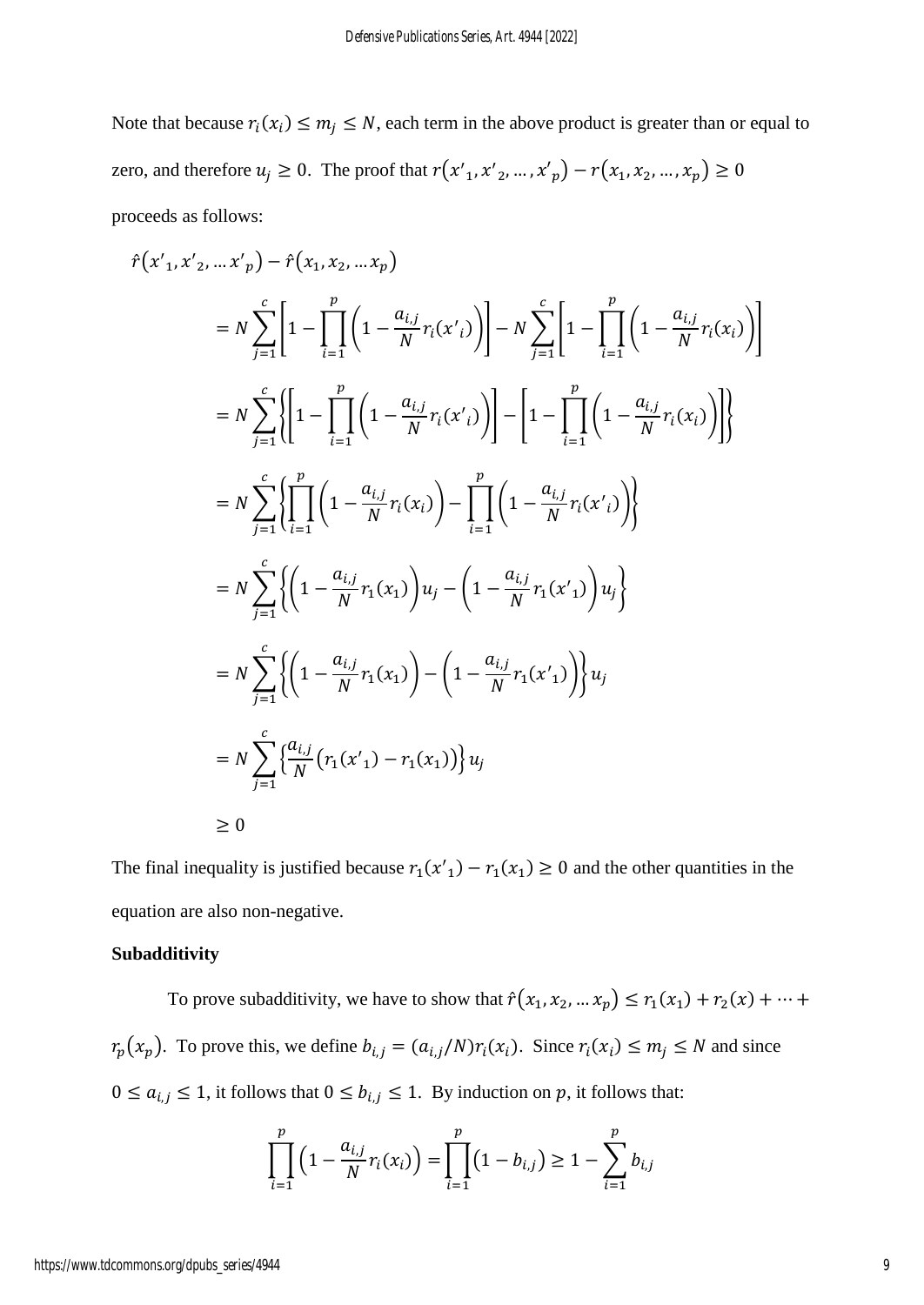Consequently, we have:

$$
\hat{r}(x_1, x_2, ..., x_p) = N \sum_{j=1}^{c} \left[ 1 - \prod_{i=1}^{p} \left( 1 - \frac{a_{i,j}}{N} r_i(x_i) \right) \right]
$$
  
\n
$$
= N \sum_{j=1}^{c} \left[ 1 - \prod_{i=1}^{p} \left( 1 - b_{i,j} \right) \right]
$$
  
\n
$$
= N \sum_{j=1}^{c} \left[ 1 - \left( 1 - \sum_{i=1}^{p} b_{i,j} \right) \right]
$$
  
\n
$$
= N \sum_{i=1}^{p} \sum_{j=1}^{c} b_{i,j}
$$
  
\n
$$
= N \sum_{i=1}^{p} \sum_{j=1}^{c} \frac{a_{i,j}}{N} r_i(x_i)
$$
  
\n
$$
= \sum_{i=1}^{p} r_i(x_i) \sum_{j=1}^{c} a_{i,j}
$$
  
\n
$$
= \sum_{i=1}^{p} r_i(x_i)
$$
  
\n
$$
= r_1(x_1) + r_2(x_2) + \dots + r_p(x_p)
$$

## **Parameter Estimation**

Given a list of reach functions  $r_1(x)$ ,  $r_2(x)$ , ...,  $r_p(x)$  and a collection of points  $(x_{11}, x_{12}, ..., x_{1p}, r_1), (x_{21}, x_{22}, ..., x_{2p}, r_2), ..., (x_{n1}, x_{n2}, ..., x_{np}, r_n)$ , we would like to find estimates for the  $a_{i,j}$  and N that most closely match the data. This can be accomplished using a multivariate minimizer such as the Broyden–Fletcher–Goldfarb–Shanno (BFGS) algorithm.

A complication is that the following constraints must be satisfied: (1)  $a_{i,j} \ge 0$ , (2)  $\sum a_{i,j} = 1$ , and (3)  $N \ge \max_i \{m_i\}$ . To satisfy these constraints, we optimize over a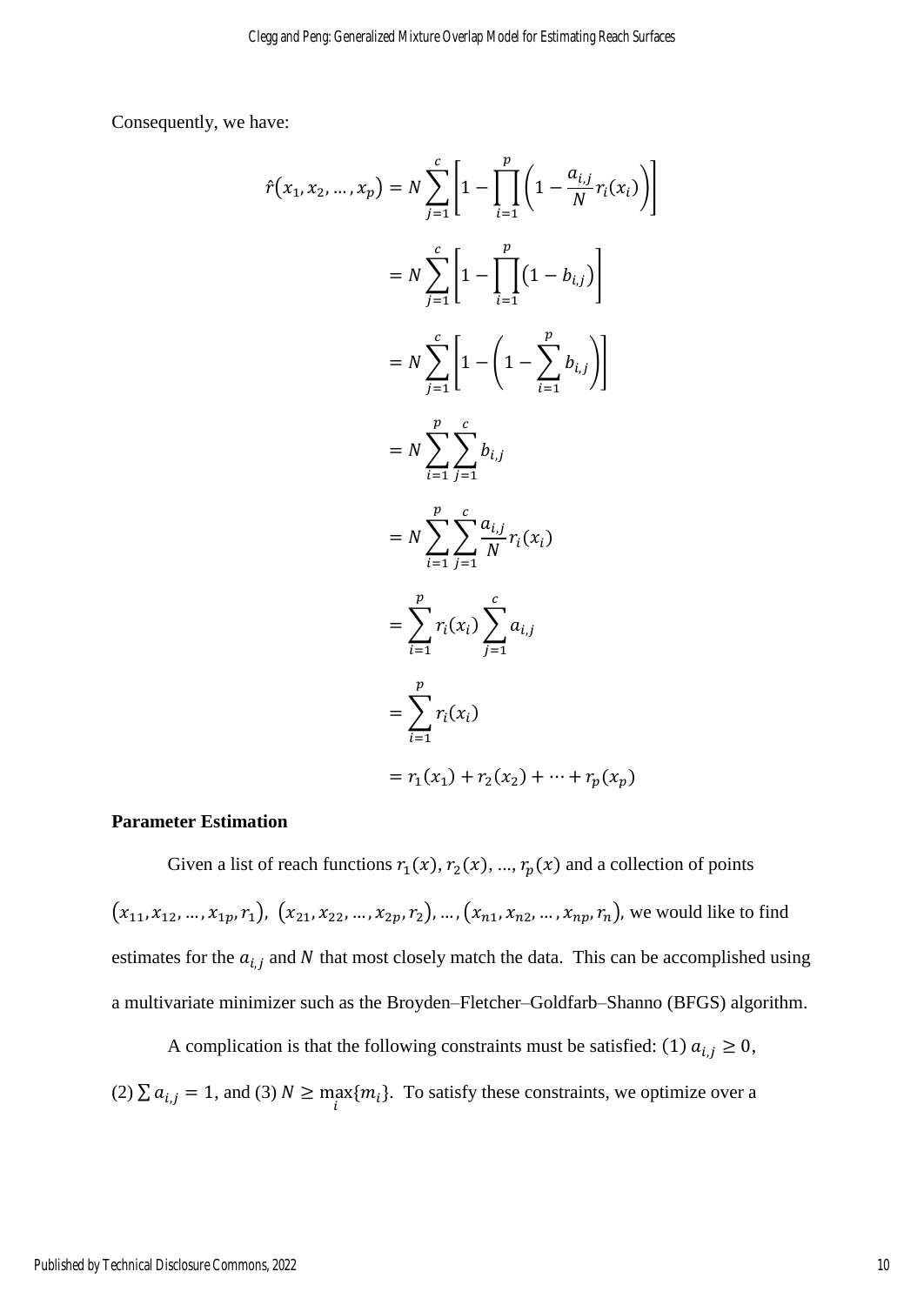different set of parameters,  $a'_{i,j}$  and N'. The  $a'_{i,j}$  and N' are allowed to be arbitrary real numbers. These values are related to the original parameters via the following equations:

1. 
$$
s_i = \sum_j \exp(a'_{i,j})
$$

2. 
$$
a_{i,1} = 1/s_i
$$

3. 
$$
a_{i,j} = \frac{\exp(a'_{i,j})}{s_i}
$$
 if  $j > 1$ 

4.  $N = \max_{i} \{m_i\} + \exp(N')$ 

## **Model Selection**

An important question is how best to select the number of partitions  $c$ . This is challenging because there is not a clear likelihood function. As a result, methods such as the likelihood ratio test, Akaike's Information Criterion (AIC) and Bayesian Information Criteria (BIC) do not appear to be usable in this scenario. In addition, data points are likely very expensive to obtain, making creating a holdback set difficult.

One option is to randomly create a holdback set of 20% of the data, and select the value of  $c$  that minimizes the squared error on the holdback set. Another option is to choose a large initial value of  $c$  (e.g.,  $c = p$ ), and use  $L_1$  regularization to reduce the number of nonzero parameters to an acceptable value.

#### Example Reach Surface

This section discusses an example involving two publishers, publisher A and publisher B. Publisher A can reach 120,000 users and has a reach curve parameterized by a Gamma-Poisson distribution with shape 2 and scale 1. Publisher B can reach 100,000 users and has a reach curve parametrized by a Gamma-Poisson distribution with shape 1 and scale 2. The two publishers have 30,000 users in common, chosen uniformly at random. The reach curves of the two publishers is shown below in Figure 1.

#### **Figure 1: Individual Reach Curves of Publishers A and B**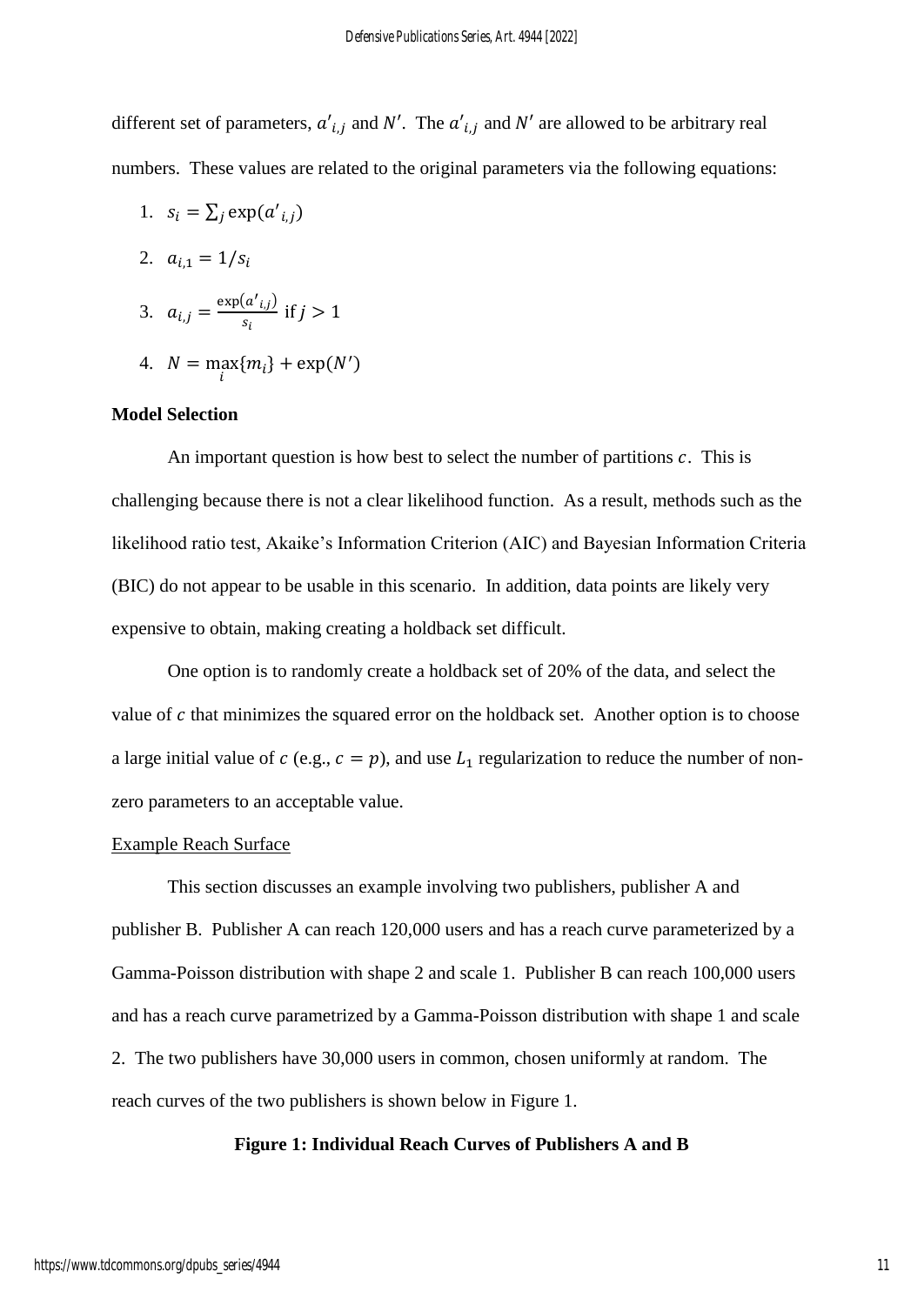

In this two-publisher example, we set  $c = 1$ . For this case,  $a_{i,j} = 1$ , and equation (1) reduces to:

$$
r(x_1, x_2) = N \left[ 1 - \left( 1 - \frac{r_1(x_1)}{N} \right) \left( 1 - \frac{r_2(x_2)}{N} \right) \right]
$$

The parameter  $N$  represents the value of the total universe for which the two publishers most closely approximate being independent. This occurs when:

$$
N = \frac{r_1(x_1)r_2(x_2)}{r_1(x_1) + r_2(x_2) - r(x_1, x_2)}
$$

In this example,  $x_1$  and  $x_2$  were chosen to be 120,000 and 100,000, respectively. In this particular simulation, the number of people reached by Publisher A was 66,785, while the number of people reached by Publisher B was 60,058. The combined reach was 116,709. Substituting these values into the above formula, the value of  $N$  was determined to be about 395,793.

Figures 2A and 2B illustrate the true reach versus the modeled reach in two scenarios. In Figure 2A, the total number of impressions was varied from 0 to 300,000. At each point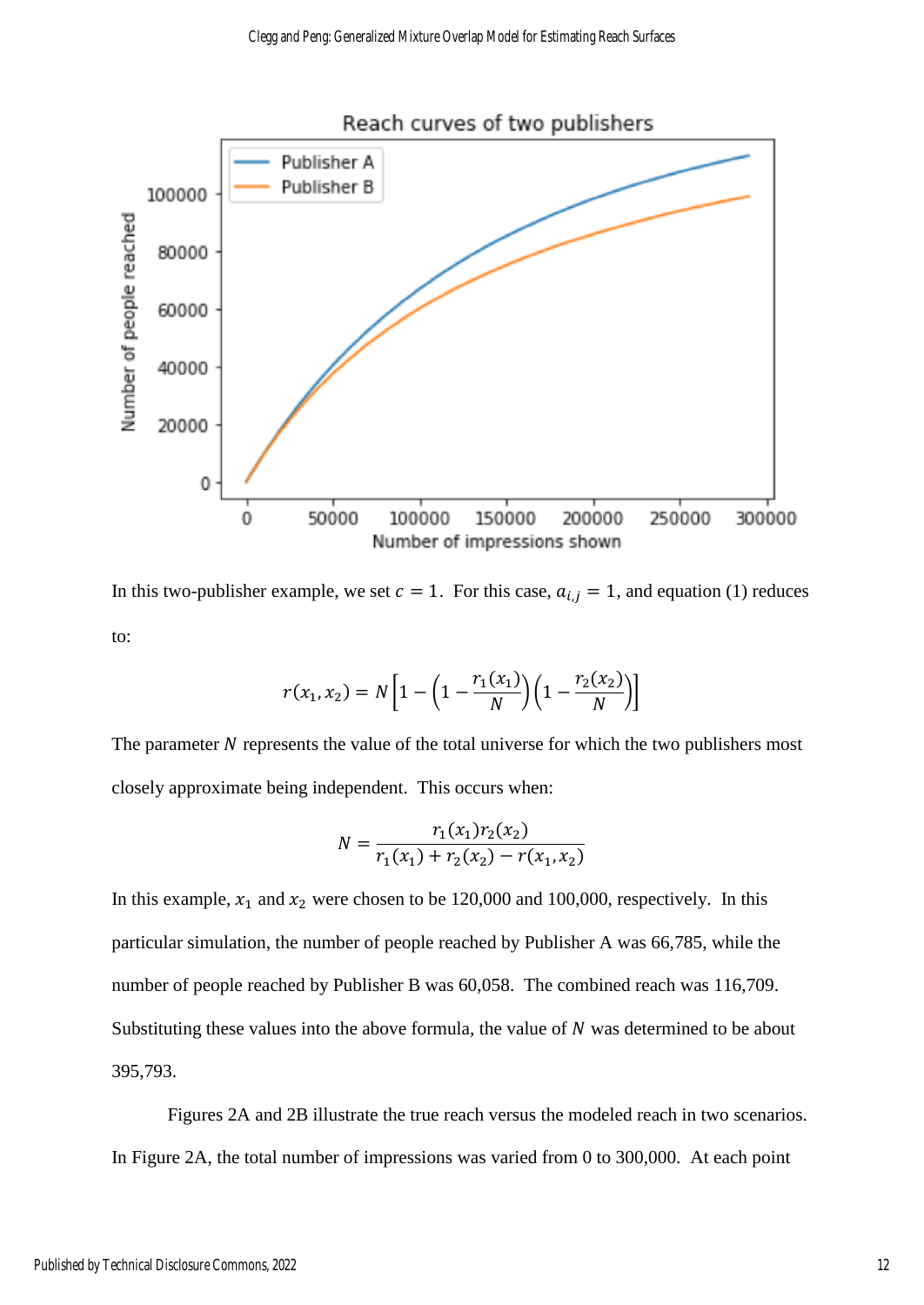along the x-axis, the total reach was calculated when 50% of the impressions were allocated to Publisher A and 50% were allocated to Publisher B. As illustrated in Figure 2A, the modeled and actual reach are identical. Other allocations between the publishers were also simulated, and the results were identical in all cases. In Figure 2B, the total number of impressions served was held constant at 100,000, but the allocation to publisher A varied from 0 to 100,000. The total reach was plotted for both the true reach surface and the modeled reach surface, and these curves were identical, as shown.



| Figure | 2A |
|--------|----|
|--------|----|

**Figure 2B**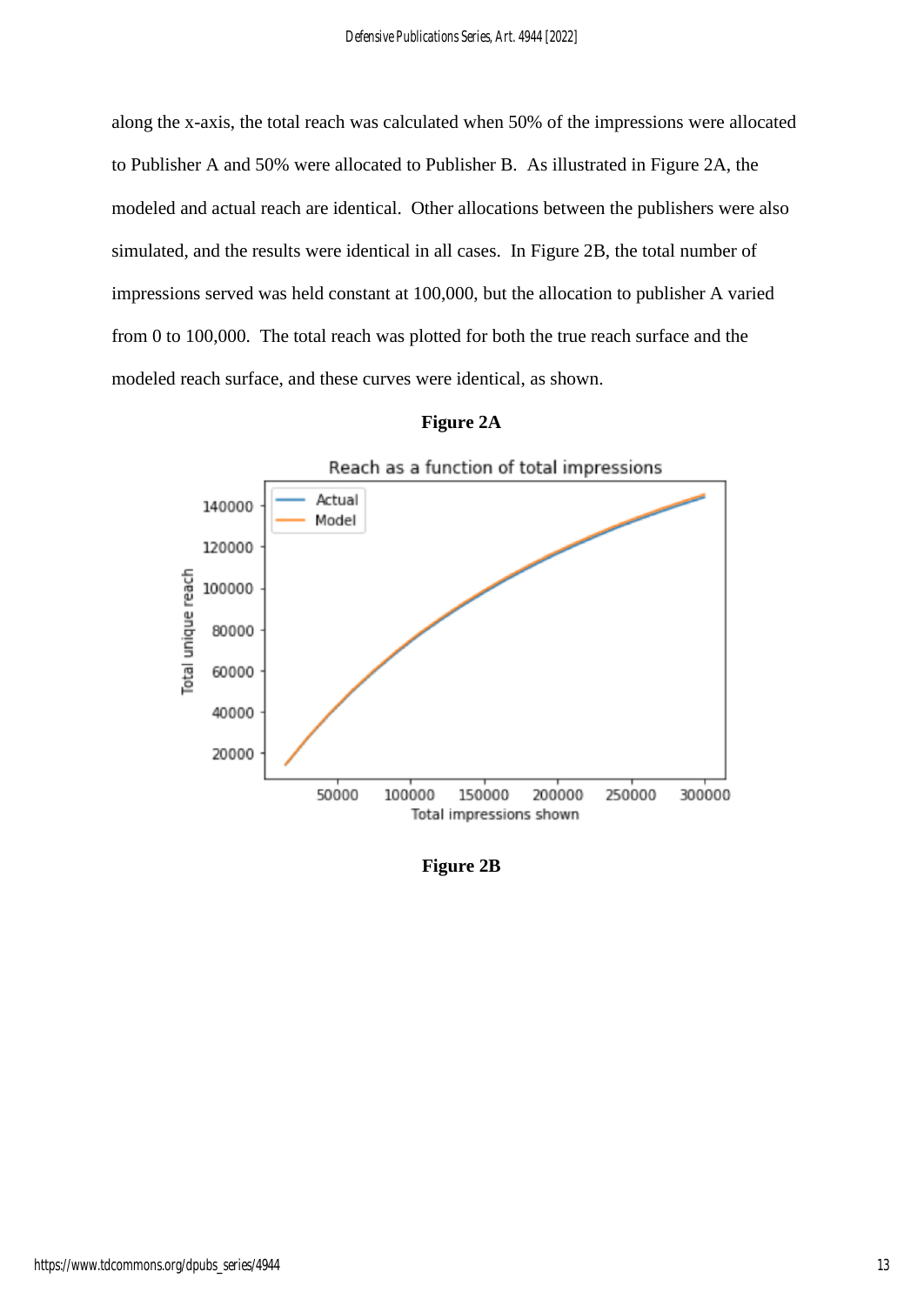

Thus, at least in this example, the generalized mixture overlap model agrees with the true reach surface. Future work will explore the accuracy of the model for more than two publishers, and explore optimal methods for choosing the hyperparameter  $c$ .

#### Differential Privacy

Here, we explore whether the generalized mixture overlap model can be used to compute reach surfaces that utilize only locally differentially private methods, thereby avoiding the use of a secure multi-party computation (SMPC). Differential privacy refers to a mathematically-provable guarantee that the information of individual users is protected.

We assume that we have a per-publisher privacy budget of  $\epsilon$ . Each publisher allocates half of its privacy budget to the calculation of a differentially private singlepublisher reach curve, and allocates the other half to the calculation of a differentially private Vector of Counts.

To model a single-publisher reach curve, one approach is to specify the reach curve using three parameters: the total number of reachable users  $N$ , and Gamma distribution parameters  $\alpha$  and  $\beta$  specifying the distribution of impressions to users via a Gamma-Poisson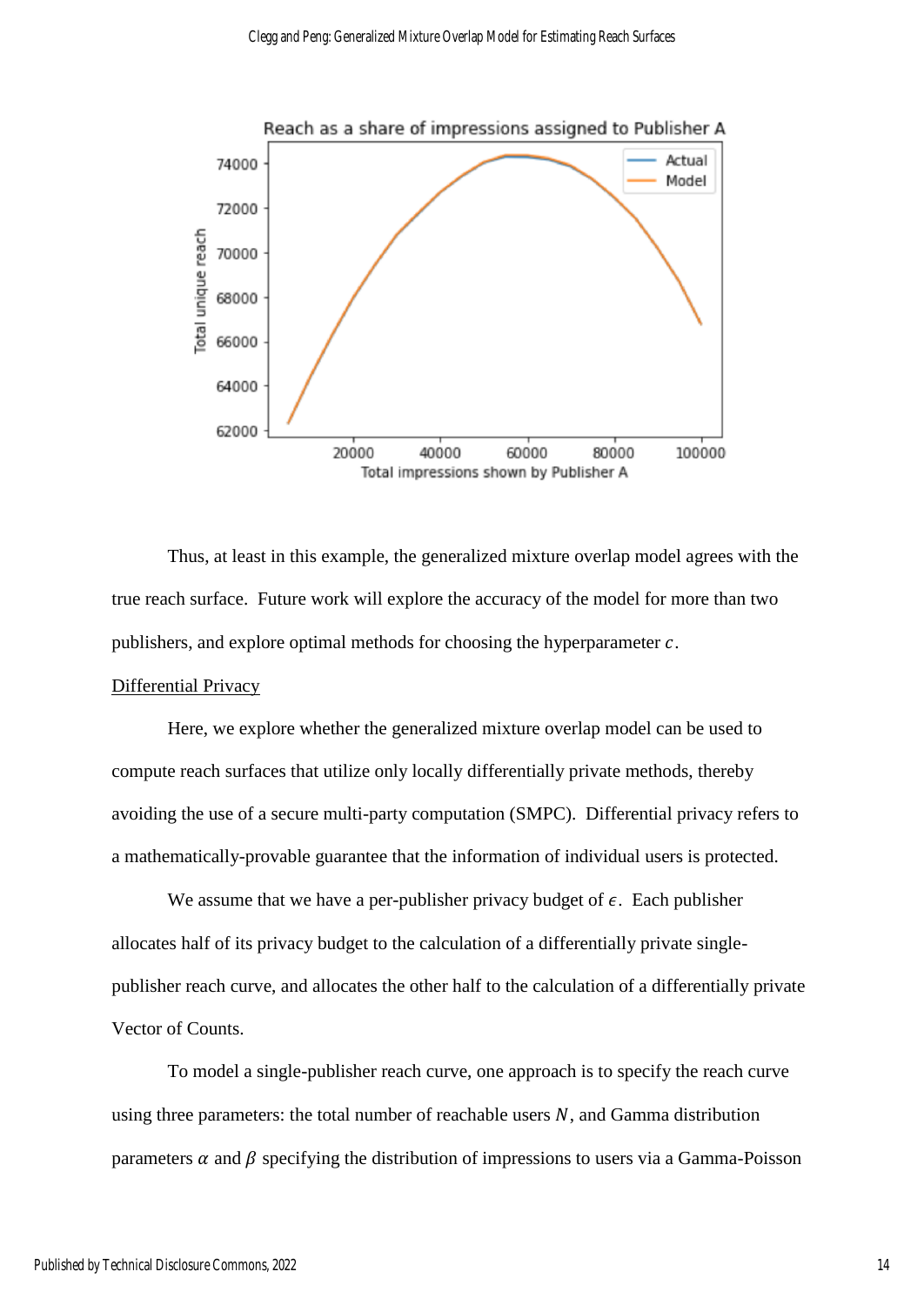mixture. These three parameters can be fit using an exponential mechanism approach, which is described in another paper by this author, "Using the Exponential Mechanism to Compute Differentially Private Reach Curves." (Pending publication).

The Vector of Counts is a differentially private data structure that can be used to compute intersections, and is discussed in a paper by Peng, et al.<sup>1</sup>

A central server can collect the differentially private reach curve and Vector of Counts from each publisher. The central server can use the Vectors of Counts to compute the sizes of the pairwise unions of the publisher campaigns. The pairwise unions and the single publisher reach curves are then used as input to the generalized mixture overlap model, from which a reach surface for the publishers is computed. The reach surface can then be used to estimate the total combined reach of all publishers and, accordingly, to determine optimal spend allocations for various spend values across the publishers.

# Example Computing System

Figure 3 (see below) illustrates an example computing system 100 which can implement the techniques of this paper. It should be understood that the computing system 100 is an example computing system, and that other systems capable of performing the techniques of this paper may be envisioned.

The example computing system 100 includes a client computing device 102 (also referred to herein as "client device 102") coupled to a network 120. The client device 102 may be a computing device such as a smartphone, laptop computer, or desktop computer. The client device 102 may include a memory 106, one or more processors (CPUs) 104, a network interface 114, a user interface 116, and an input/output (I/O) interface 118. The

-

<sup>&</sup>lt;sup>1</sup> Peng, Jiayu, et al. "Privacy-centric Cross-publisher Reach and Frequency Estimation Via Vector of Counts." (2020). Last accessed February 28, 2022 at https://research.google/pubs/pub50153.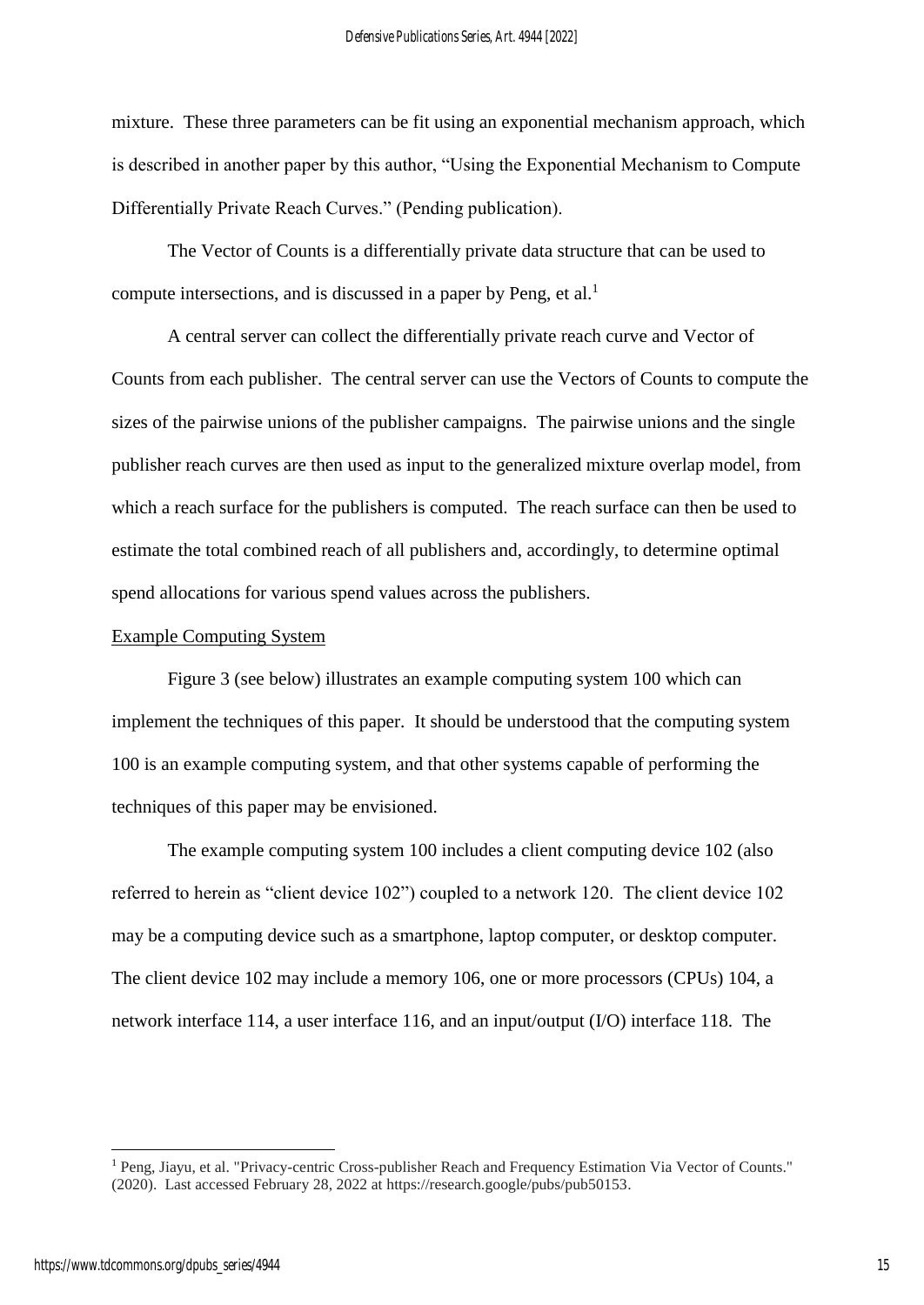client device 102 may also include components not shown in Fig. 3 such as a graphics processing unit (GPU).

The network interface 114 may include one or more communication interfaces such as for enabling communications via the network 120. The user interface 116 may be configured to provide information, such as reach curves and/or reach surfaces, to the user. The I/O interface 118 may include various I/O components (e.g., ports, capacitive or resistive touch sensitive input panels, keys, buttons, lights, LEDs). For example, the I/O interface 118 may be a touch screen, or may include input and output devices such as a keyboard, mouse, and display screen. A user can generate, modify, and/or implement models for generating reach curves and/or reach surfaces by interacting with the client device 102 via the I/O interface 118.

The memory 106 may store machine-readable instructions executable on the one or more processors 104 and/or special processing units of the client device 102. The memory 106 also stores an operating system (OS) 110, which can be any suitable mobile or generalpurpose OS. In addition, the memory can store one or more applications that communicate data via the network 120, including a reach curve application 136.

Depending on the implementation, the reach curve application 136 may display reach curves and/or reach surfaces, data from publishers such as reach, numbers of impressions purchased, amount of spend, request and receive generated reach curves and/or reach surfaces, display instructions (e.g., code) for implementing a reach curve generation model or reach surface generation model, provide user-controls for interacting with reach curve-related (and/or reach surface-related) data and/or models, etc. In particular, the reach curve application 136 may use a multi-publisher model 138, which may be the generalized mixture overlap model described above. Although Fig. 3 illustrates the reach curve application 136 as a standalone application, the functionality of the reach curve application 136 also can be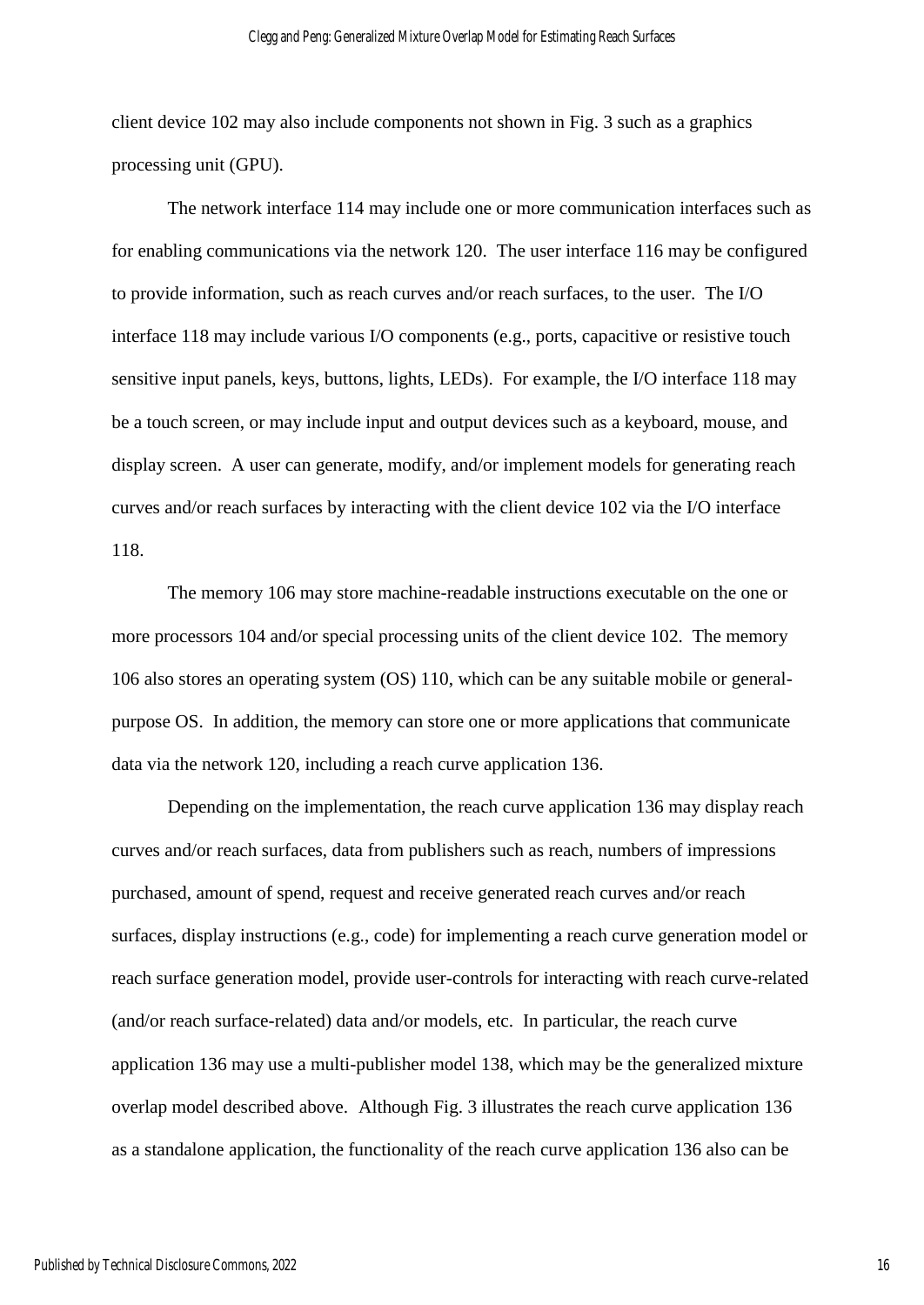provided in the form of an online service accessible via a web browser executing on the client device 102, as a plug-in or extension for another software application executing on the client device 102, etc. Further, the reach curve application 136 and/or the multi-publisher model 138 may be stored on a different computing device, such as a server, that the client device 102 can communicate with via the network 120.

The client device 102 may be able to access publisher data via the network (e.g., Publisher A data stored in a Publisher A database 140, Publisher B data stored in a Publisher B database 142, etc.) and/or may store publisher data on the memory 106. For example, publisher data may indicate, for different numbers of purchased impressions, how many unique people were reached, and may include reach curves for the individual publisher..



**Figure 3: Example Computing System**